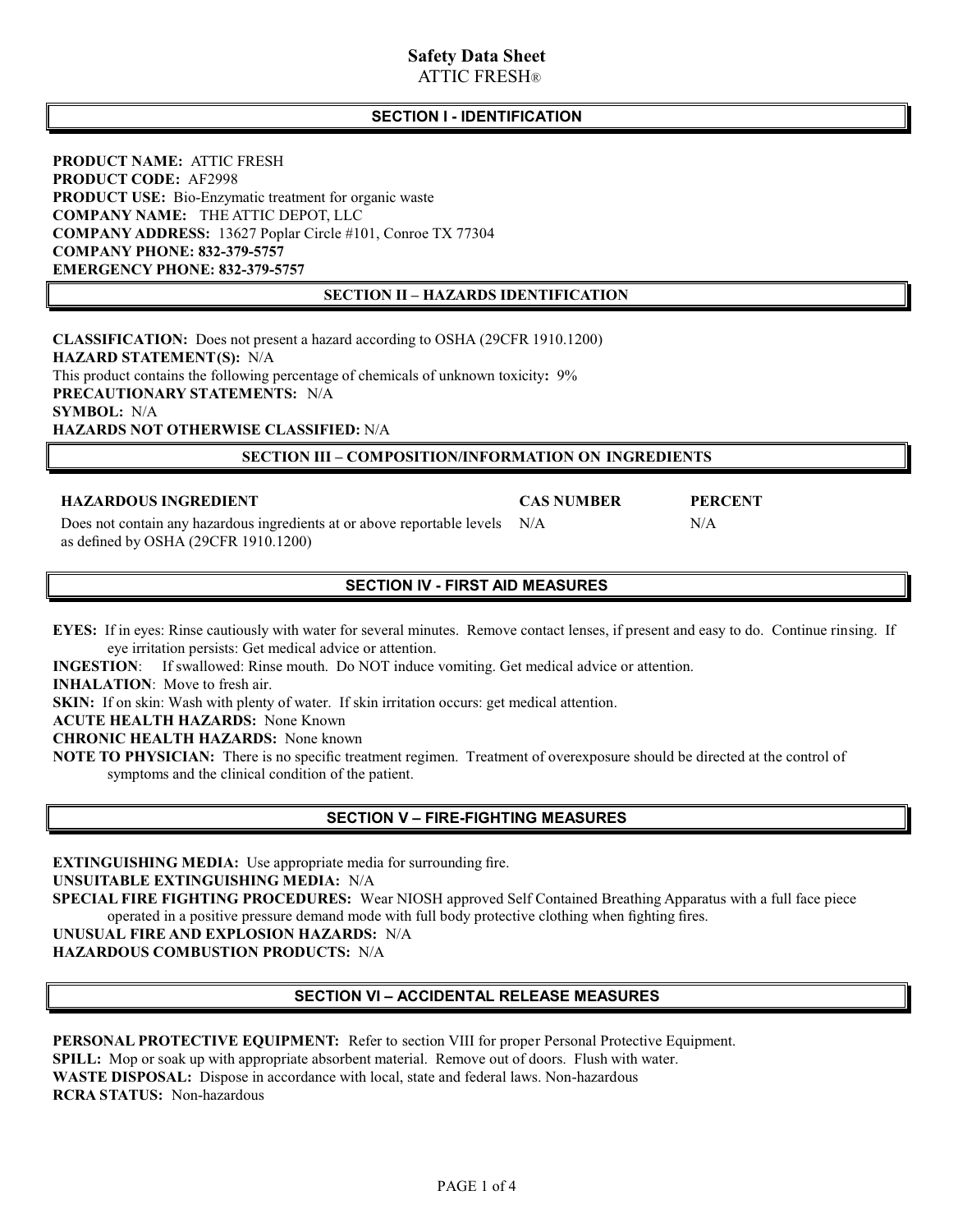## **SECTION VII – HANDLING AND STORAGE Safety Data Sheet**  ATTIC FRESH®

**HANDLING AND STORAGE:** Store in a cool, dry area. Do not use or store near excessive heat or near open flame. Keep container tightly sealed when not in use.

**OTHER PRECAUTIONS:** Keep out of reach of children. Do not ingest. If swallowed, do not induce vomiting. If symptoms persist, see a physician. Avoid eye contact. Avoid contact with open wounds.

**INCOMPATIBILITY:** Strong acids & bases; material that react with unsaturated hydrocarbons.

## **SECTION VIII – EXPOSURE CONTROLS/PERSONAL PROTECTION**

| HAZARDOUS INGREDIENT                                   | <b>OSHA PEL</b> | <b>ACGIH TLV</b> |
|--------------------------------------------------------|-----------------|------------------|
| Does not contain any hazardous ingredients at or above | N/A             | N/A              |
| reportable levels as defined by OSHA (29CFR 1910.1200) |                 |                  |

**ENGINEERING CONTROLS / VENTILATION:** Not required **RESPIRATORY PROTECTION:** Not required with adequate ventilation **PERSONAL PROTECTIVE EQUIPMENT:** Safety glasses **ADDITIONAL MEASURES:** Wash hands and clothing in contact with product after use.

## **SECTION IX - PHYSICAL AND CHEMICAL PROPERTIES**

**APPEARANCE:** Opaque Yellow liquid **ODOR:** Citrus fruity scent **ODOR THRESHOLD:** N/D **BOILING POINT:** > 212°F (100°C) **FREEZING POINT:** 32°F **FLAMMABILITY:** Not considered a flammable liquid by OSHA (29CFR 1910.1200) **FLASH POINT:** N/D **AUTOIGNITION TEMPERATURE:** N/D **LOWER FLAMMABILITY LIMIT:** N/D **UPPER FLAMMABILITY LIMIT:** N/D **VAPOR PRESSURE (mm Hg):** 17.5 @ 77°F (25°C) **VAPOR DENSITY (AIR=1):** > 2 **EVAPORATION RATE:** < 1 **SPECIFIC GRAVITY (H2O=1):** 1.01 @ 77° F (25° C) **pH:** 7.5 **SOLIDS (%):** N/D **SOLUBILITY IN WATER:** 100% **PARTITION COEFFICIENT: n-OCTANOL/WATER (K<sub>OW</sub>): N/D VOLATILITY INCLUDING WATER (%):** 100% **VOLATILE ORGANIC COMPOUNDS (VOC):** 0% **DIELECTRIC STRENGTH (Volts):** N/A **DECOMPOSITION TEMPERATURE:** N/D **VISCOSITY:** N/D

#### **SECTION X – STABILITY AND REACTIVITY DATA**

**REACTIVITY:** None Known **CHEMICAL STABILITY:** Stable **CONDITIONS TO AVOID:** None known **INCOMPATIBILITY:** Strong acids & bases; material that react with unsaturated hydrocarbons. **HAZARDOUS DECOMPOSITION OR BY-PRODUCT:** Oxides of carbon **POSSIBLE HAZARDOUS REACTIONS:** Will not occur

#### **SECTION XI – TOXICOLOGICAL INFORMATION**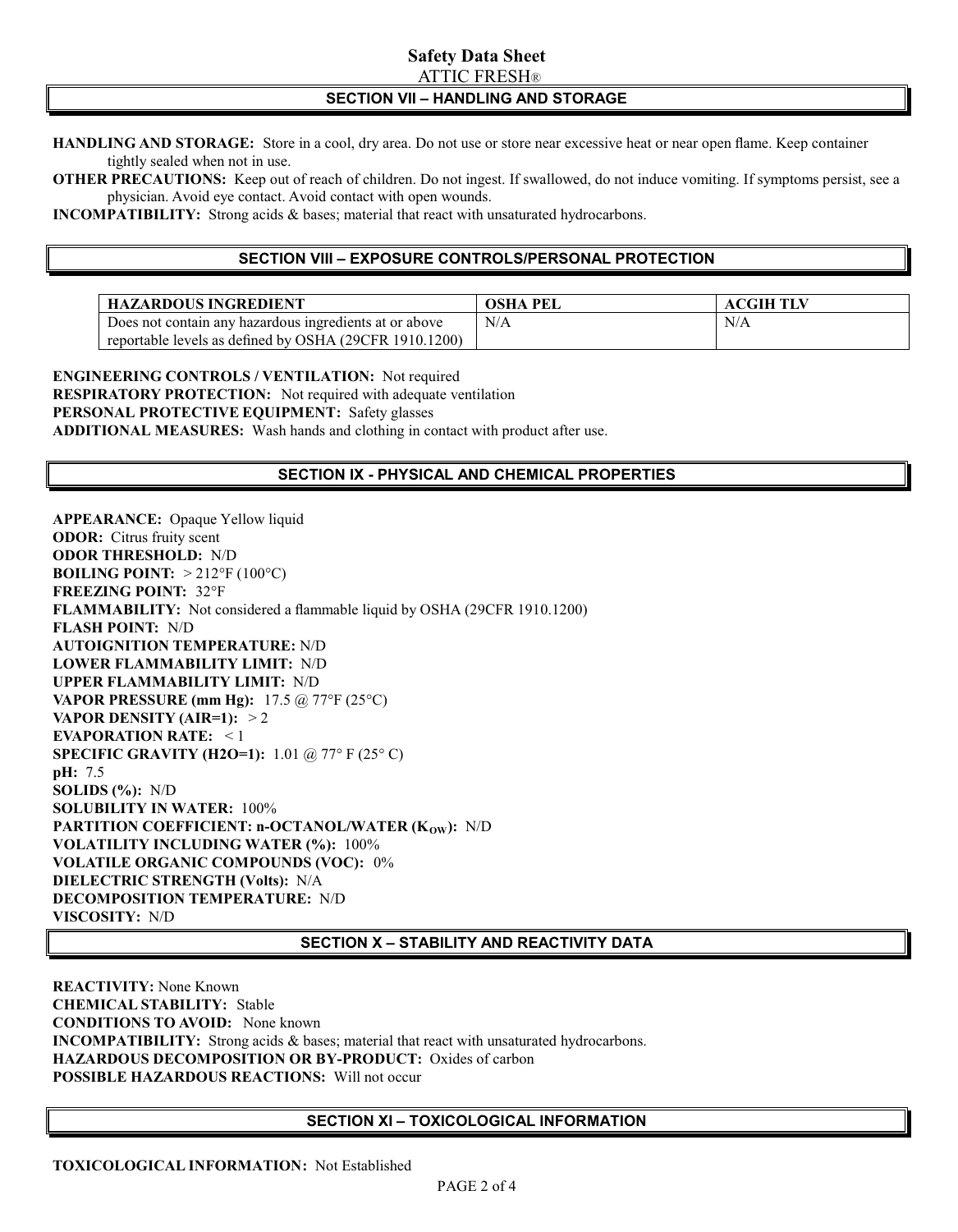# **Safety Data Sheet**

ATTIC FRESH®

**ROUTES OF ENTRY:** Eyes, Ingestion,Skin

**EYES:** Mild if any irritation

**INGESTION:** May cause gastrointestinal irritation.

**INHALATION:** Mists from this product may irritate nasal passages.

**SKIN:** Avoid contact with open wounds. For hypersensitive persons, may irritate the skin after prolonged periods of contact.

**MEDICAL CONDITION AGGRAVATED:** Pre-existing disorders of the skin, respiratory system, and eyes will be aggravated by over exposure.

**ACUTE HEALTH HAZARDS:** None Known **CHRONIC HEALTH HAZARDS:** None known **CARCINOGENICITY: OSHA:** No **ACGIH:** No **NTP:** No **IARC:** No **OTHER:** N/A

## **SECTION XII – ECOLOGICAL INFORMATION**

**ECOLOGICAL INFORMATION:** Not Established **BIODEGRADABILITY:** This product is biodegradable. **BIOACCUMULATION:** This product is not expected to bioaccumulate. **SOIL MOBILITY:** This product is mobile in soil. **OTHER ECOLOGICAL HAZARDS:** None Known

## **SECTION XIII – DISPOSAL CONSIDERATIONS**

**WASTE DISPOSAL:** Dispose in accordance with local, state and federal laws. Non-hazardous **RCRA STATUS:** Non-hazardous

## **SECTION XIV - TRANSPORTATION INFORMATION**

**PROPER SHIPPING NAME:** Cleaning Compound, N.O.S. **HAZARD CLASS/DIVISION:** None **UN/NA NUMBER:** N/A **PACKAGING GROUP:** None

**AIR SHIPMENT PROPER SHIPPING NAME:** Cleaning Compound, N.O.S. **HAZARD CLASS/DIVISION:** None UN/NA NUMBER: N/A

**SHIPPING BY WATER: VESSEL (IMO/IMDG) PROPER SHIPPING NAME:** Cleaning Compound, N.O.S. **HAZARD CLASS/DIVISION:** None UN/NA NUMBER: N/A **ENVIRONMENTAL HAZARDS WATER:** N/A

## **SECTION XV - REGULATORY INFORMATION**

**TSCA STATUS:** All Chemicals are listed or exempt. **CERCLA (COMPREHENSIVE RESPONSE COMPENSATION, AND LIABILITY ACT):** None **SARA 311/312 HAZARD CATEGORIES:** None **SARA 313 REPORTABLE INGREDIENTS:** None **CLEAN WATER ACT:** None **STATE REGULATIONS:** California Proposition 65: None **INTERNATIONAL REGULATIONS:** All components are listed or exempted. **NFPA HEALTH:** 0 **HMIS HEALTH:** 0 **NFPA FLAMMABILITY:** 0 **HMIS FLAMMABILITY:** 0 **NFPA REACTIVITY:** 0 **HMIS REACTIVITY:** 0 **NFPA OTHER:** N/A **HMIS PROTECTION:** A